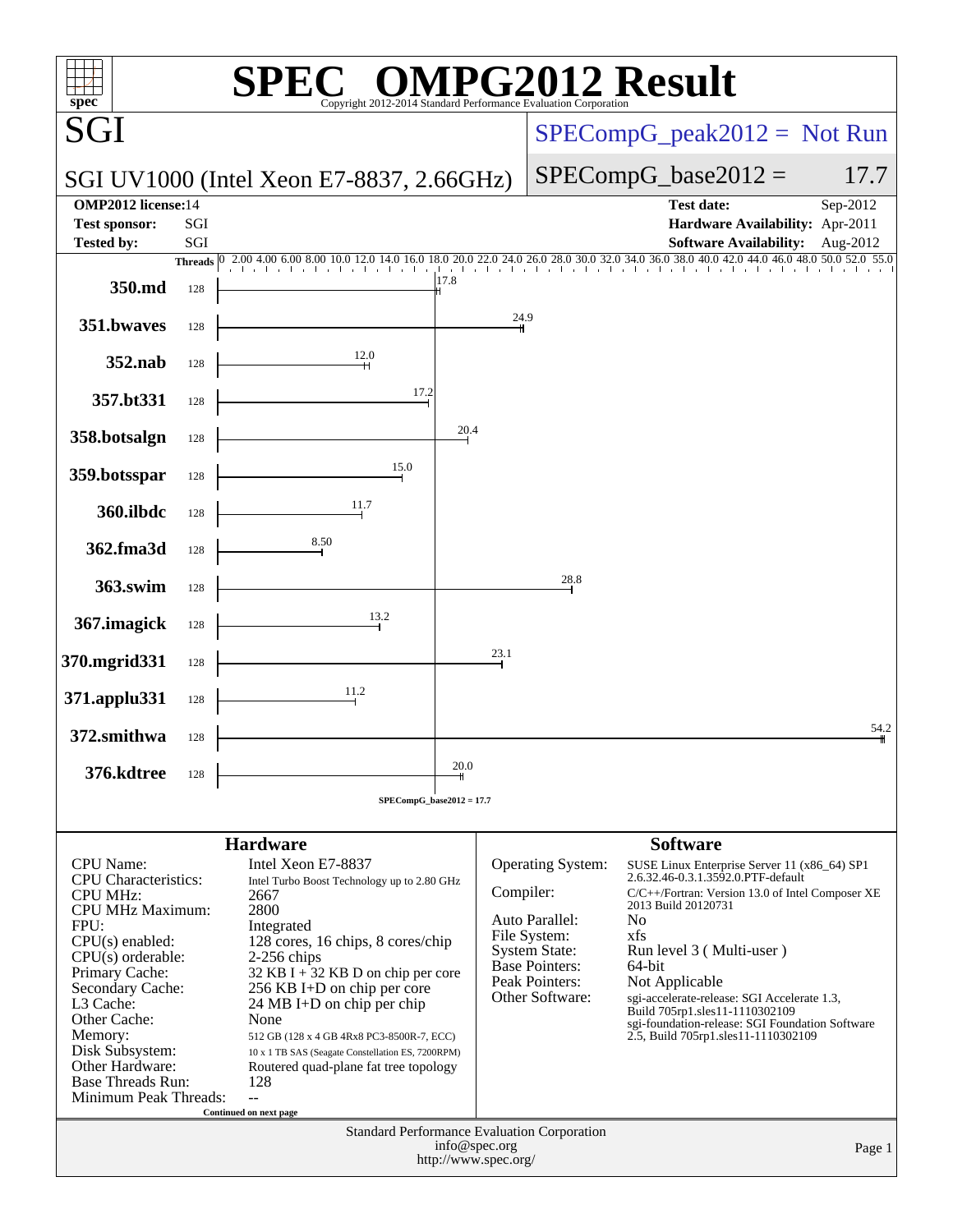# **[SPEC OMPG2012 Result](http://www.spec.org/auto/omp2012/Docs/result-fields.html#SPECOMPG2012Result)**

SGI UV1000 (Intel Xeon E7-8837, 2.66GHz)

[SPECompG\\_peak2012 =](http://www.spec.org/auto/omp2012/Docs/result-fields.html#SPECompGpeak2012) Not Run

 $SPECompG_base2012 = 17.7$  $SPECompG_base2012 = 17.7$ 

**[OMP2012 license:](http://www.spec.org/auto/omp2012/Docs/result-fields.html#OMP2012license)**14 **[Test date:](http://www.spec.org/auto/omp2012/Docs/result-fields.html#Testdate)** Sep-2012

SGI

**[Test sponsor:](http://www.spec.org/auto/omp2012/Docs/result-fields.html#Testsponsor)** SGI **[Hardware Availability:](http://www.spec.org/auto/omp2012/Docs/result-fields.html#HardwareAvailability)** Apr-2011

[Maximum Peak Threads:](http://www.spec.org/auto/omp2012/Docs/result-fields.html#MaximumPeakThreads) --

**[Tested by:](http://www.spec.org/auto/omp2012/Docs/result-fields.html#Testedby)** SGI [Software Availability:](http://www.spec.org/auto/omp2012/Docs/result-fields.html#SoftwareAvailability) Aug-2012

|                            | <b>Results Table</b>  |                        |               |                                                                                                                                                                                                                                                                                                                                                                                             |               |                                                                     |               |  |                        |              |                                                                                                          |              |                |              |
|----------------------------|-----------------------|------------------------|---------------|---------------------------------------------------------------------------------------------------------------------------------------------------------------------------------------------------------------------------------------------------------------------------------------------------------------------------------------------------------------------------------------------|---------------|---------------------------------------------------------------------|---------------|--|------------------------|--------------|----------------------------------------------------------------------------------------------------------|--------------|----------------|--------------|
|                            |                       |                        |               | <b>Base</b>                                                                                                                                                                                                                                                                                                                                                                                 |               |                                                                     |               |  |                        |              | <b>Peak</b>                                                                                              |              |                |              |
| <b>Benchmark</b><br>350.md | 128                   | Threads Seconds<br>260 | Ratio<br>17.8 | <b>Seconds</b><br>256                                                                                                                                                                                                                                                                                                                                                                       | Ratio<br>18.1 | <b>Seconds</b><br>260                                               | Ratio<br>17.8 |  | <b>Threads Seconds</b> | <b>Ratio</b> | <b>Seconds</b>                                                                                           | <b>Ratio</b> | <b>Seconds</b> | <b>Ratio</b> |
| 351.bwaves                 | 128                   | 182                    | 24.9          | 182                                                                                                                                                                                                                                                                                                                                                                                         | 24.9          | 184                                                                 | 24.6          |  |                        |              |                                                                                                          |              |                |              |
| $352$ .nab                 | 128                   | 325                    | 12.0          | <u>325</u>                                                                                                                                                                                                                                                                                                                                                                                  | <b>12.0</b>   | 315                                                                 | 12.3          |  |                        |              |                                                                                                          |              |                |              |
| 357.bt331                  | 128                   | 276                    | 17.2          | 276                                                                                                                                                                                                                                                                                                                                                                                         | 17.2          | 276                                                                 | 17.2          |  |                        |              |                                                                                                          |              |                |              |
| 358.botsalgn               | 128                   | 213                    | 20.4          | 213                                                                                                                                                                                                                                                                                                                                                                                         | 20.4          | 213                                                                 | 20.4          |  |                        |              |                                                                                                          |              |                |              |
| 359.botsspar               | 128                   | 349                    | 15.0          | 350                                                                                                                                                                                                                                                                                                                                                                                         | 15.0          | 349                                                                 | 15.0          |  |                        |              |                                                                                                          |              |                |              |
| 360.ilbdc                  | 128                   | 304                    | 11.7          | 303                                                                                                                                                                                                                                                                                                                                                                                         | 11.7          | 303                                                                 | 11.7          |  |                        |              |                                                                                                          |              |                |              |
| 362.fma3d                  | 128                   | 444                    | 8.55          | 448                                                                                                                                                                                                                                                                                                                                                                                         | 8.48          | 447                                                                 | 8.50          |  |                        |              |                                                                                                          |              |                |              |
| 363.swim                   | 128                   | 157                    | 28.8          | 157                                                                                                                                                                                                                                                                                                                                                                                         | 28.9          | <u>157</u>                                                          | 28.8          |  |                        |              |                                                                                                          |              |                |              |
| 367.imagick                | 128                   | 534                    | 13.2          | 532                                                                                                                                                                                                                                                                                                                                                                                         | 13.2          | 534                                                                 | 13.2          |  |                        |              |                                                                                                          |              |                |              |
| 370.mgrid331               | 128                   | 191                    | 23.2          | 191                                                                                                                                                                                                                                                                                                                                                                                         | 23.1          | 191                                                                 | 23.1          |  |                        |              |                                                                                                          |              |                |              |
| 371.applu331               | 128                   | 540                    | 11.2          | 542                                                                                                                                                                                                                                                                                                                                                                                         | 11.2          | 540                                                                 | 11.2          |  |                        |              |                                                                                                          |              |                |              |
| 372.smithwa                | 128                   | 98.8                   | 54.3          | 99.2                                                                                                                                                                                                                                                                                                                                                                                        | 54.0          | 99.0                                                                | 54.2          |  |                        |              |                                                                                                          |              |                |              |
| 376.kdtree                 | 128                   | 228                    | 19.8          | 225                                                                                                                                                                                                                                                                                                                                                                                         | <b>20.0</b>   | 225                                                                 | 20.0          |  |                        |              |                                                                                                          |              |                |              |
|                            |                       |                        |               |                                                                                                                                                                                                                                                                                                                                                                                             |               |                                                                     |               |  |                        |              | Results appear in the order in which they were run. Bold underlined text indicates a median measurement. |              |                |              |
|                            | Software Environment: | limit -s unlimited     |               | The config file option 'submit' was used.<br>export KMP AFFINITY=disabled<br>export KMP_STACKSIZE=200M<br>export KMP_SCHEDULE=static, balanced<br>export OMP_DYNAMIC=FALSE                                                                                                                                                                                                                  |               | <b>General Notes</b>                                                |               |  |                        |              |                                                                                                          |              |                |              |
|                            |                       | $dplace -x2 $command$  |               | For all benchmarks threads were bound to cores using<br>the following submit command:<br>This binds threads in order of creation, beginning<br>with the master thread on logical cpu 0, the first slave<br>thread on logical cpu 1, and so on. The -x2 flag instructs<br>dplace to skip placement of the lightweight OpenMP monitor<br>thread, which is created prior to the slave threads. |               |                                                                     |               |  |                        |              |                                                                                                          |              |                |              |
|                            |                       |                        |               |                                                                                                                                                                                                                                                                                                                                                                                             |               | Standard Performance Evaluation Corporation<br>http://www.spec.org/ | info@spec.org |  |                        |              |                                                                                                          |              |                | Page 2       |